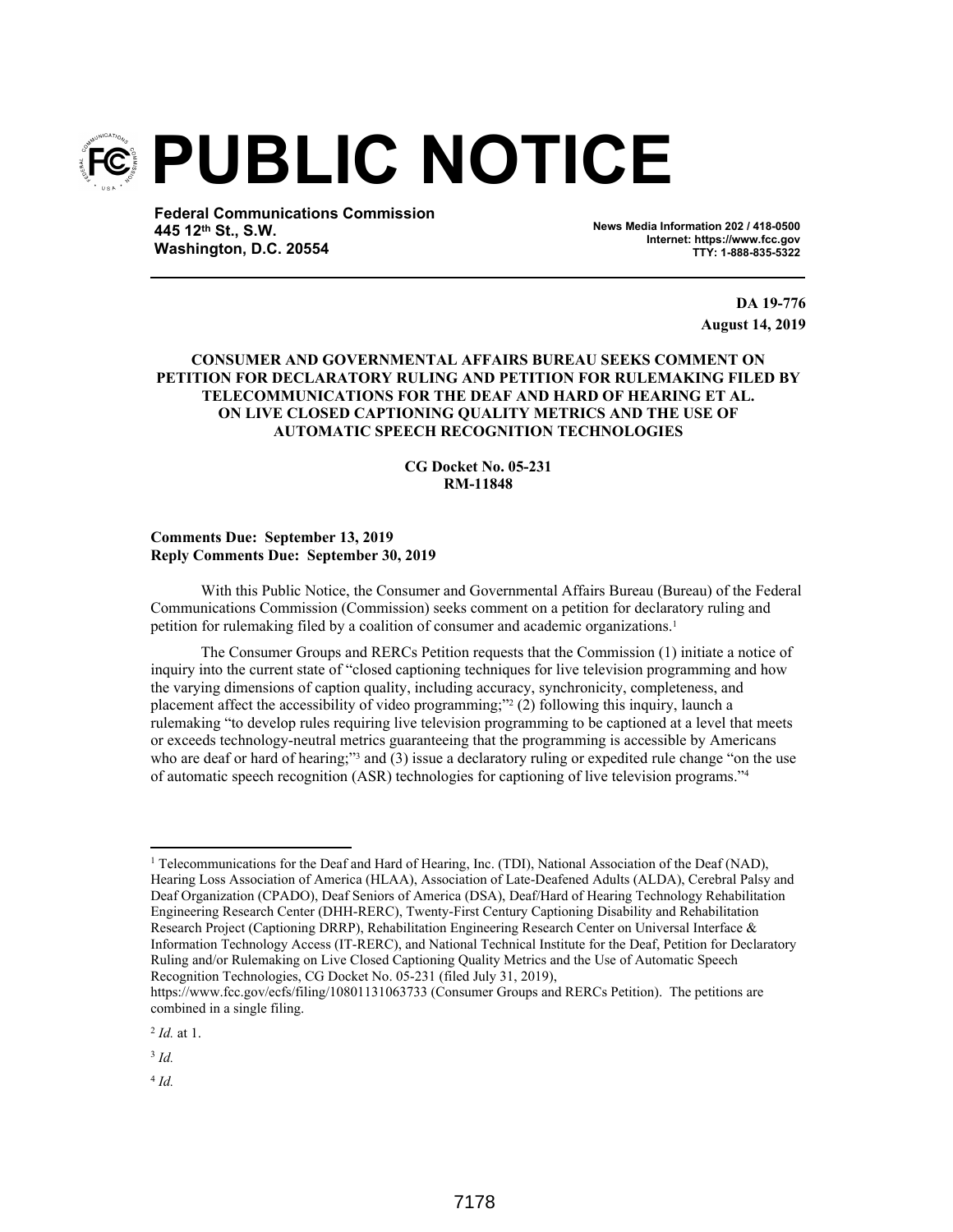*Filing Requirements.* Interested parties may file comments on or before the date indicated on the first page of this document.<sup>5</sup> All filings must reference RM-11848 and CG Docket No. 05-231. Comments may be filed using the Commission's Electronic Comment Filing System (ECFS).<sup>6</sup>

- Electronic Filers: Comments may be filed electronically using the Internet by accessing ECFS: https://www.fcc.gov/ecfs/. Petitioners consent to electronic service via ECFS of comments to the extent that service is required under the Commission's rules.<sup>7</sup>
- Paper Filers: Parties who choose to file by paper must file an original and one copy of each filing.
- Filings can be sent by hand or messenger delivery, by commercial overnight courier, or by firstclass or overnight U.S. Postal Service mail. All filings must be addressed to the Commission's Secretary, Office of the Secretary, Federal Communications Commission.
	- All hand-delivered or messenger-delivered paper filings for the Commission's Secretary must be delivered to FCC Headquarters at 445 12th Street, SW, Room TW-A325, Washington, DC 20554. The filing hours are 8:00 a.m. to 7:00 p.m. All hand deliveries must be held together with rubber bands or fasteners. Any envelopes and boxes must be disposed of before entering the building.
	- o Commercial overnight mail (other than U.S. Postal Service Express Mail and Priority Mail) must be sent to 9050 Junction Drive, Annapolis Junction, MD 20701.
	- o U.S. Postal Service first-class, Express, and Priority mail must be addressed to 445 12th Street, SW, Washington DC 20554.

*Ex Parte Rules*. The proceeding this Notice initiates shall be treated as a "permit-but-disclose" proceeding in accordance with the Commission's *ex parte* rules.<sup>8</sup> Persons making *ex parte* presentations must file a copy of any written presentation or a memorandum summarizing any oral presentation within two business days after the presentation (unless a different deadline applicable to the Sunshine period applies). Persons making oral *ex parte* presentations are reminded that memoranda summarizing the presentation must (1) list all persons attending or otherwise participating in the meeting at which the *ex parte* presentation was made, and (2) summarize all data presented and arguments made during the presentation. If the presentation consisted in whole or in part of the presentation of data or arguments already reflected in the presenter's written comments, memoranda or other filings in the proceeding, the presenter may provide citations to such data or arguments in his or her prior comments, memoranda, or other filings (specifying the relevant page and/or paragraph numbers where such data or arguments can be found) in lieu of summarizing them in the memorandum. Documents shown or given to Commission staff during *ex parte* meetings are deemed to be written *ex parte* presentations and must be filed consistent with rule 1.1206(b). In proceedings governed by rule 1.49(f) or for which the Commission has made available a method of electronic filing, written *ex parte* presentations and memoranda summarizing oral *ex parte* presentations, and all attachments thereto, must be filed through the electronic comment filing system available for that proceeding, and must be filed in their native format (*e.g.*, .doc, .xml, .ppt, searchable .pdf). Participants in this proceeding should familiarize themselves with the Commission's *ex parte* rules.

*People with Disabilities.* To request materials in accessible formats for people with disabilities (Braille, large print, electronic files, audio format), send an e-mail to  $fcc504@$  fcc.gov or call the

<sup>5</sup> 47 CFR §§ 1.2, 1.405, and 1.419.

<sup>6</sup> *See Electronic Filing of Documents in Rulemaking Proceedings*, 63 FR 24121 (1998).

<sup>7</sup> Consumer Groups and RERCs Petition at 1. *See* 47 CFR §1.47.

<sup>8</sup> 47 CFR §§ 1.1200 *et seq.*